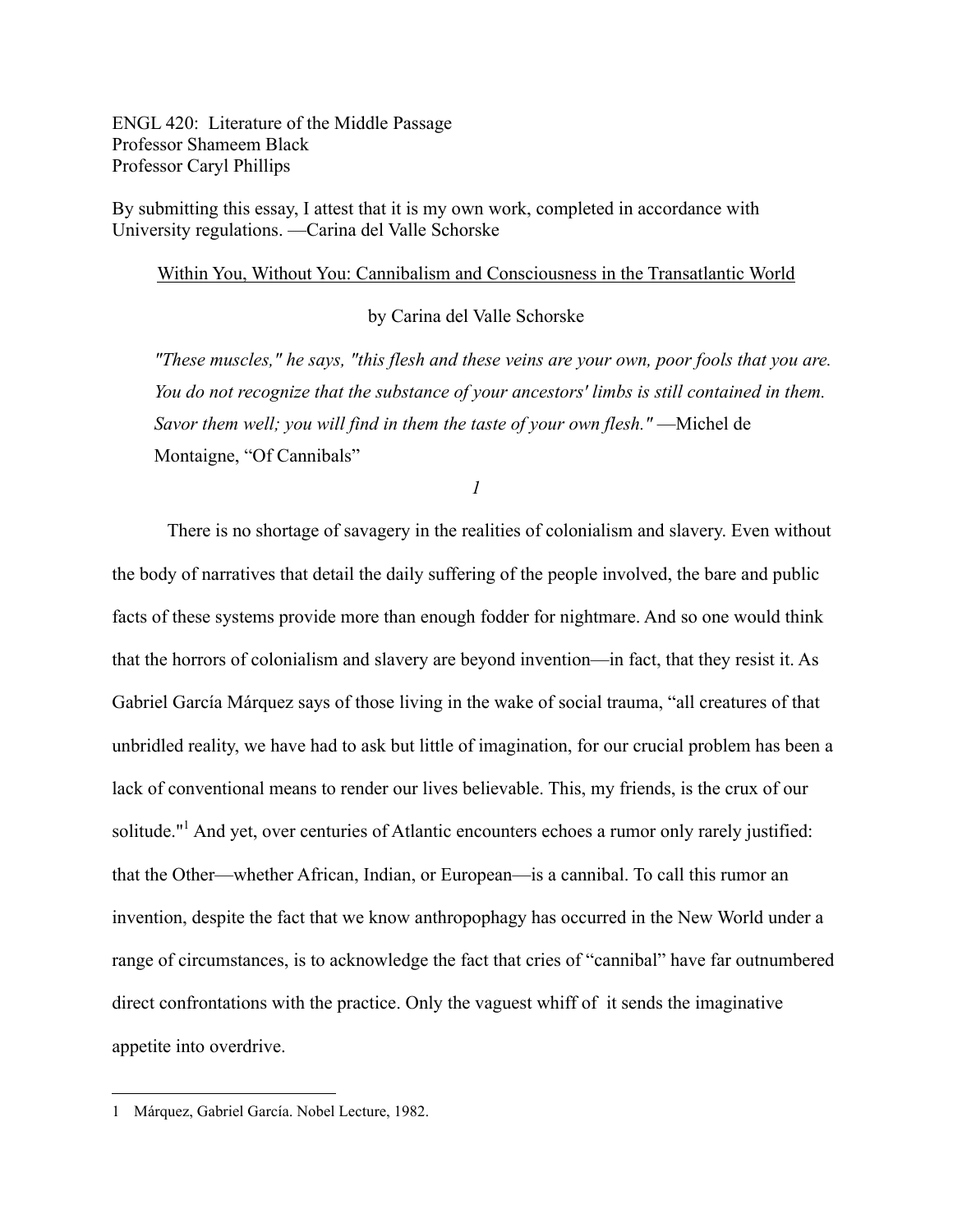We cannot begin to speculate about the particularities of how and why this story proliferates within the literature of transatlantic violence without first acknowledging its universal power as divine mystery and taboo. Although cultural attitudes towards the consumption of human flesh certainly vary over time and space, at no point and in no society are they neutral or casual. Cannibalism has enjoyed canonical status in many of the world's great mythical and religious traditions. In Classical mythology, Kronos, upon hearing a prophecy that he would be overthrown by his own son, devours all of his children but one—Zeus—who punishes his father's crime by castrating (not cannibalizing) him and assuming his throne.<sup>2</sup> Cannibalism appears as a prominent theme in Slavic, Hindu, and Aboriginal myth. Although at first glance characters like the Russian Baba Yaga, a maneating witch, seem childish, they often serve a double purpose as demon and sage; Baba Yaga's cannibalism is both symptom and cause of her unique wisdom. Among those cultures that actually practice cannibalism, such as the Wari tribe of the Amazon, the ritual consumption of their own dead has a "socially integrative dimension" in which the spirit of the dead enters and animates the living.<sup>3</sup> Exocannibalism, in which members of one community consume the dead of their enemies, usually in war, is not so different in its conceptualization of the ritual. Again, cannibalism emerges as a radical measure against loss; energy is converted and recycled rather than cast aside.

It does not require much hermeneutic arm-twisting to conceive of the Christian communion as another form of cannibalism with similar spiritual implications:

*26And as they were eating, Jesus took bread, and blessed it, and brake it, and gave it to the disciples, and said, Take, eat; this is my body.*

<sup>2</sup> Zika, Charles. "Fashioning New Worlds from Old Fathers: Reflections on Saturn, Amerindians, and Witches in a Sixteenth-Century Print" in *Exorcising Our Demons: Magic, Witchcraft, and Visual Culture in Early Modern Europe*. p. 420. Brill, Leiden, Boston, 2003.

<sup>3</sup> http://www.trutv.com/library/crime/criminal\_mind/psychology/cannibalism/2.html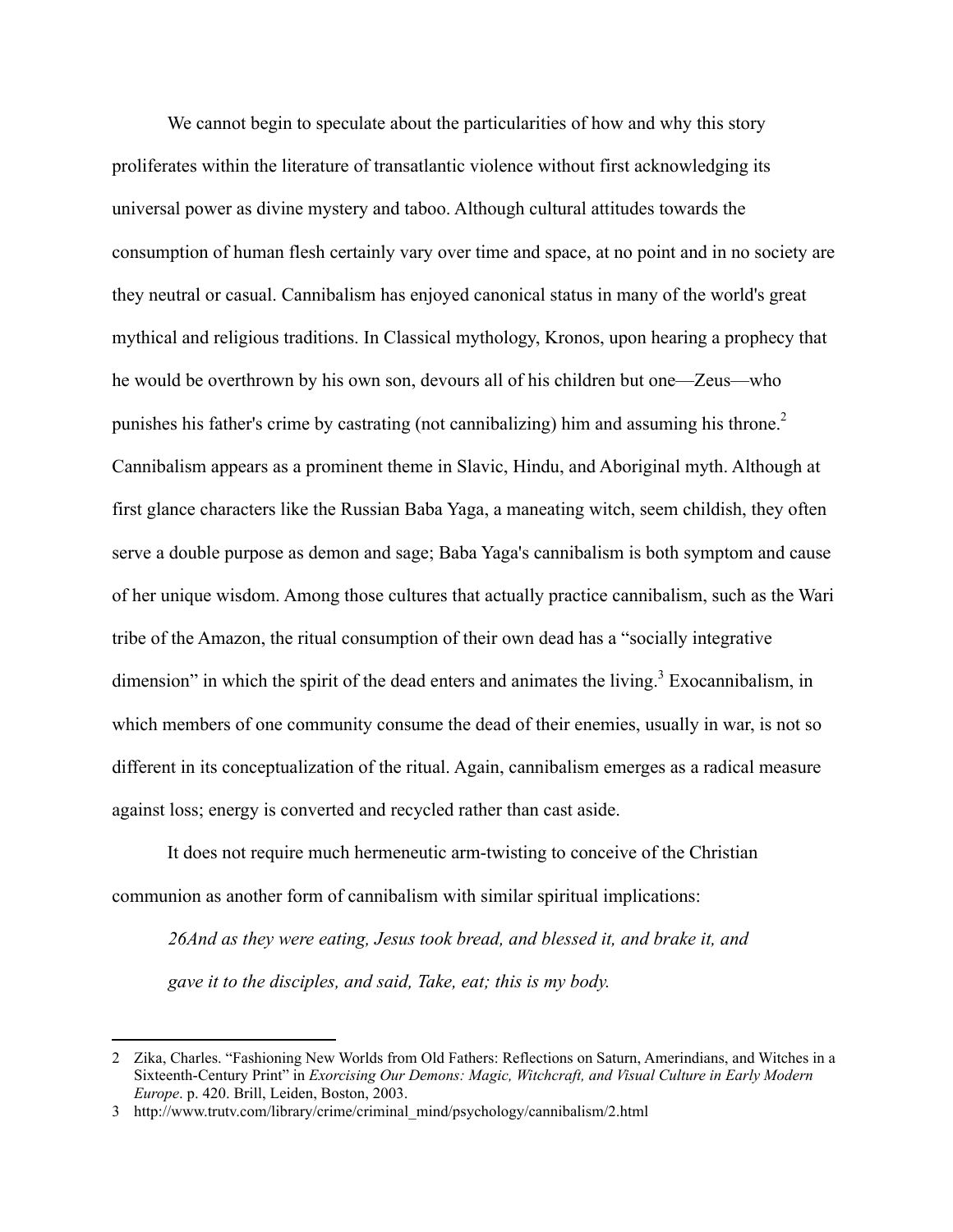*27And he took the cup, and gave thanks, and gave it to them, saying, Drink ye all of it;*

*28For this is my blood of the new testament, which is shed for many for the remission of sins. 4*

Whether or not the Eucharist is taken to be the literal body of Christ or its symbol, the good Christian must appreciate the extent of Christ's physical sacrifice, must experience it as a strengthening of his own physical self, in order to experience the divinity of the sacrament. It is the transgression of cannibalism, the radical debt of using the body of another to empower one's own, that lends communion its poignancy.

If cannibalism, as practice and metaphor, harnesses and transmits such enormous spiritual power, then how does it come to represent, in the Atlantic world, "the ultimate in human depravity<sup>5</sup>? Must the ancient meanings of cannibalism be repressed in order to account for the simple horror of being eaten, or do they inform one another? When the threat or rumor of cannibalism arises amid other sorts of violence and between people deeply invested in preserving their difference, then the grace of assimilating one's body to the body of another appears as supreme violation. The obsession with cannibalism in the Atlantic world betrays the fact that the colonial project is not animated by anxieties of difference, but by anxieties of sameness.

*2*

1492 commemorates a crisis of Christian identity. King Ferdinand and Queen Isabella sign the Alhambra treaty, expelling all Moors and Jews from Spain unless they convert to Roman Catholicism. Months later, Christopher Columbus lands on the shores of an island no European has ever known. Much has been made of this historical coincidence, and rightly so—Columbus

<sup>4</sup> Matthew 26:26-26:28, *The King James Bible*

<sup>5</sup> Arens, William. *The Man-Eating Myth: Anthropology and Anthropophagy,* page 95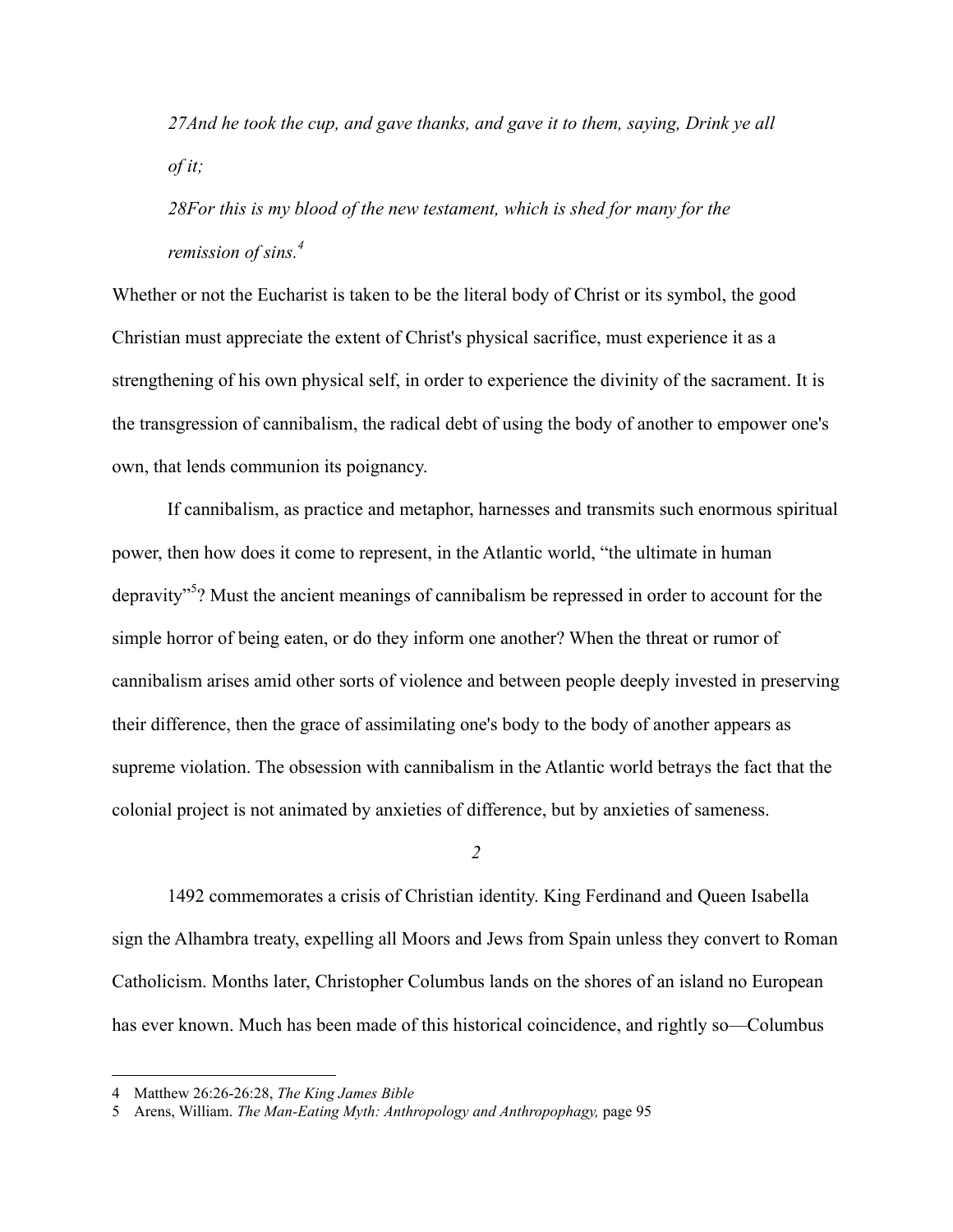himself believes that his evangelical project depends upon the simultaneous exclusionary move back home. Christianness—not just Christianity—needs to be consolidated, restricted, and defined in order for it to range out over the globe without the danger of assimilating to the cultures it seeks to convert. The xenophobic zeal of this moment in history pushes against the seductions of the Other in a multicultural world, which Spain had become during the Moorish Middle Ages (to the great benefit of literature, art, and science).  $6$  Determined not to be swallowed whole, Christian evangelists and colonizers are sharply attuned to—and on guard against—both similarity and assimilation:

What exercised these writers most, and led them to the distinctions they made, was an initial perception that the rites they and their predecessors encountered in the New World were indeed strikingly similar to Christian ones. This is something that we might plausibly attribute to their incapacity to make sense of them in any other way—a product of European "recognitions" when confronted by definitionally non-European practices. But for those concerned, the objective explanation could only be demonic. The Christian devil was "God's ape," constantly seeking to be honoured in ways that corresponded exactly but inversely with those of the true religion.<sup>7</sup>

If Europeans really do see rites that share certain characteristics with the Christian tradition—for example, the Aztec practice of human sacrifice and subsequent consumption of the victim's flesh—then a theory must be invented that accounts for the similarity but casts it as an illusion or deliberate perversion. If Europeans do not see such rites, then they must be invented in order to preempt any equality, any sameness, that might be acquired through conversion.

 <sup>6</sup> Menocal, María Rosa. *The Ornament of the World.*

<sup>7</sup> Clark, Stuart. "Magic and Witchcraft" in *Finding Europe: Discourses in Margins, Communities, Images,* page 120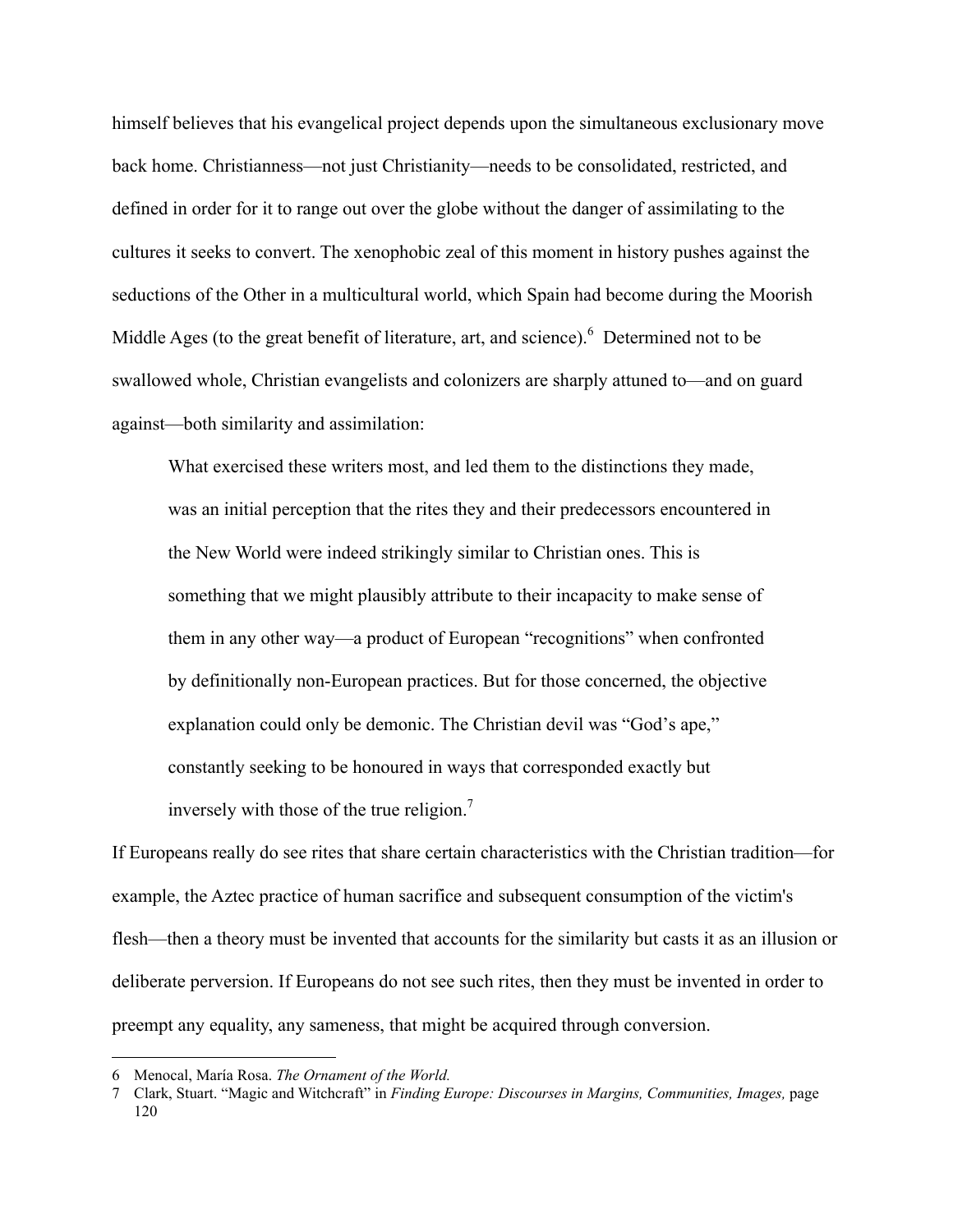The etymology of the word "cannibal" itself provides an ironic illustration of this function. "Cannibal" comes from the Spanish "caníbal," which comes, in turn, from "caniba," a 16<sup>th</sup> century muddling of *karibna*, the name that native Antilleans used to refer to themselves.<sup>8</sup> Columbus suspected these people of anthropophagy, and within a matter of decades—quickly enough that Michel de Montaigne can publish "Of Cannibals" in 1580—the word is generalized to refer to all those rumored to partake of human flesh. The language did not require such a word—Europeans had and used the Greek—but in inventing a new word, one married so closely to the natural name of the feared Other, they were able to avoid any linguistic, and hence conceptual, link between Old World anthropophagy and New World cannibalism. The word acquires such currency that it eclipses its origins; the people of the Antilles seem to admit their cannibalism in calling themselves *carib* or *canib.* If this history seems superfluous, we must remember that it is on the level of language that the colonial world is made, since many of those who determine its contours will not travel it. What happens to the language of cannibalism is itself a sort of cannibalism—one swallows and incorporates the word of the Other, so that when it is heard again, the sound is strange.

*3*

In setting the stage for considering the role of cannibalism as a trope in the imagination of the Atlantic world, we have completely ignored a governing principle of those encounters. The Europeans who travel to and between Africa and the New World are not merely missionaries, and even when they are, their missionary projects require enormous resources that they expect to extract from the same people they seek to convert. Ferdinand and Isabella quietly prepare for the possibility that many of these resources will be human; upon Columbus's return, they issue a

8

http://dictionary.oed.com/cgi/entry/50032492?query\_type=word&queryword=cannibal&first=1&max\_to\_s how=10&sort\_type=alpha&result\_place=1&search\_id=bQcI-iawKAU-2724&hilite=50032492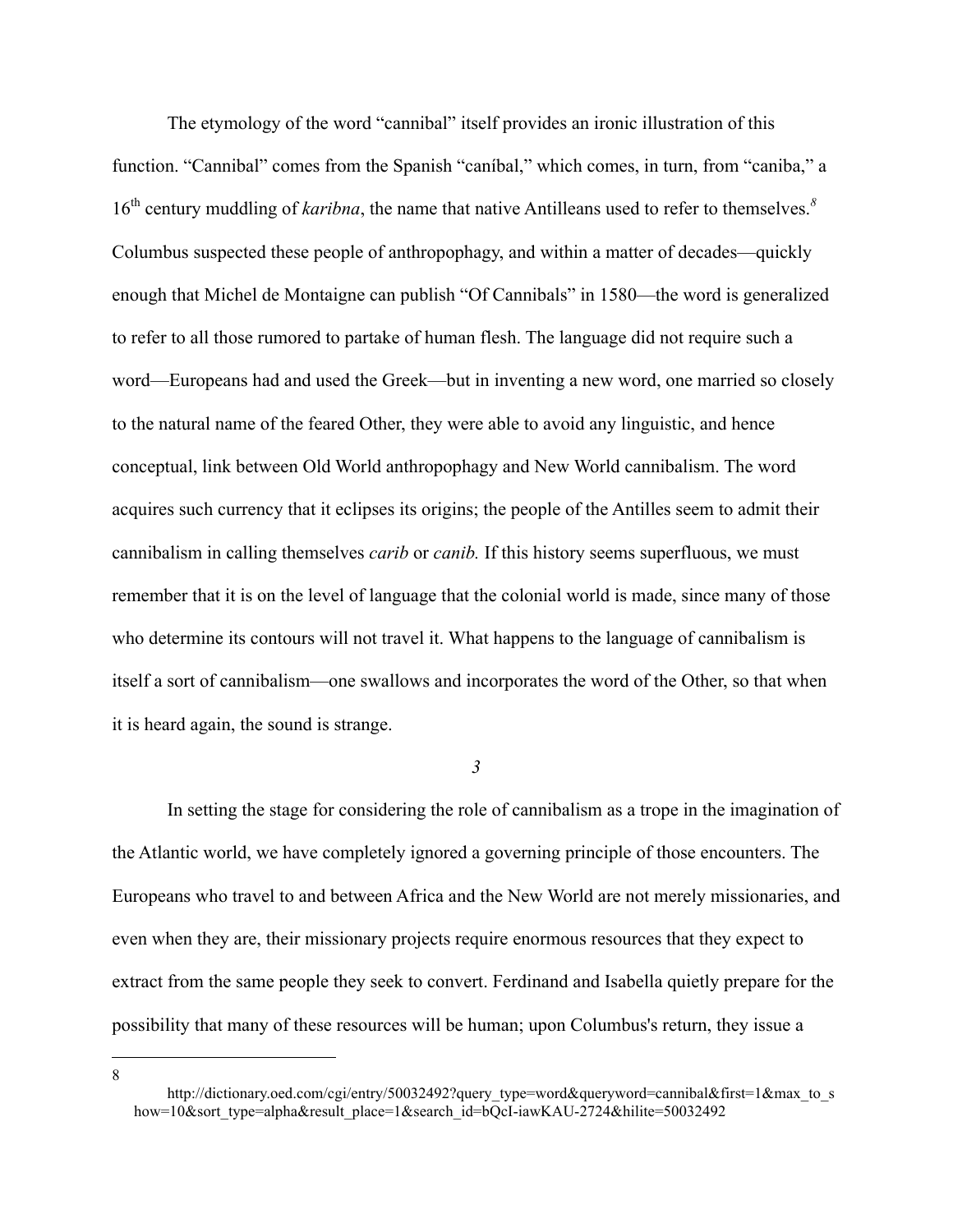magnanimously worded decree stating that slavery should be illegal unless the people to be enslaved are so depraved that their conditions as slaves would be better than as free men. Cannibalism—or suspicions of a tendency towards it—qualifies, according to the law's standards, as depravity. Very quickly, half the function of crying "cannibal" is to excuse the enslavement or exploitation of the accused. The phenomenon is transparent enough to elicit satirical scrutiny early on, in the  $16<sup>th</sup>$  century:

I am not sorry that we notice the barbarous horror of such acts, but I am heartily sorry that, judging their faults rightly, we should be so blind to our own. I think there is more barbarity in eating a man alive than in eating him dead; and in tearing by tortures and the rack a body still full of feeling, in roasting a man bit by bit, in having him bitten and mangled by dogs and swine (as we have not only read but seen within fresh memory, not among ancient enemies, but among neighbors and fellow citizens, and what is worse, on the pretext of piety and religion), than in roasting and eating him after he is dead.<sup>9</sup>

Montaigne sees in the frenzy over cannibalism a willful blindness towards parallel barbarities. The passage above is, to begin with, a simple condemnation of European religious violence that might logically extend to colonial violence. It is also an implicit criticism of the European eagerness to privilege the texts which condemn an unseen cannibalism over the authority of their own eyes, which have "seen within fresh memory" a parade of local atrocities. But Montaigne, too, relies on secondhand testimony for his information "of cannibals," "according to [his] witnesses" and from "an interpreter who followed [his] meaning... badly," and proceeds with his argument as though what they say is true—he does not question whether or not "acts of such

<sup>9</sup> Montaigne, Michel de. "Of Cannibals" in *Esssais*, page 155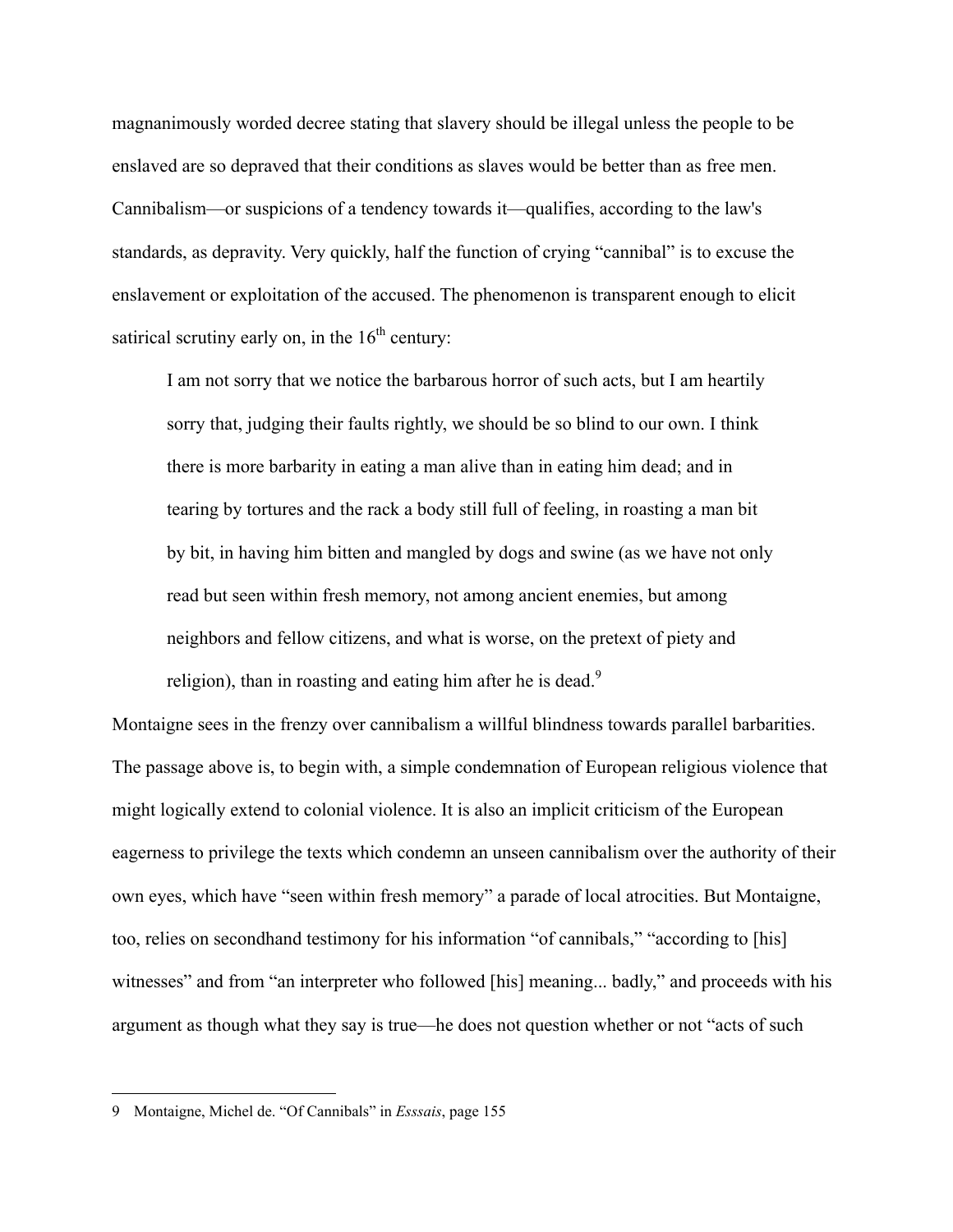barbarous horror" exist.<sup>10</sup> The question at hand is whether or not judgment can be passed in a world expanding rapidly out of view, a world which can only be known through the mediation of texts. While we "ought to have topographers who would give us an exact account of the places where they have been, they want to enjoy the privilege of telling us news about all the rest of the world, simply because they have over us the advantage of having seen Palestine."<sup>11</sup> The problem, then, is not merely with mediation, but with the fact that it so often becomes invention.

In response to this inescapable epistemological crisis, Montaigne makes a dramatic critical turn inwards—if the validity of external information cannot be personally interrogated, then one's response must be, and relentlessly. The tendency of the clever man to "bend and disguise [things] according to the way [he has interpreted] them," the tendency to "call barbarity what he is not accustomed to": all of this must be rigorously accounted for in an attempt to balance out the mystery of the unknown world and the often deliberate and politically motivated inadequacies of its mediation. In other words, the Self must be known in order to compensate for the distance of the Other. For Montaigne, writing "of cannibals" paradoxically yet inexorably leads to the conclusion: "I myself am the matter of this book."<sup>12</sup> It is not clear whether or not such a conclusion—which would be the exasperated endpoint of  $20<sup>th</sup>$  century anthropology could be reached, and so early, within the context of just any conversation about distant strangers. No word, certainly not "slave," requires a stronger or more immediate evaluation of another being's humanity and one's relationship to it than the word "cannibal." It is a direct avenue to the word "man," and insists upon the translatability of that term. Just as the cannibal must recognize in his human meal "the taste of [his] own flesh," the critic of the cannibal must recognize in him

 <sup>10</sup> Montaigne, Michel de. "Of Cannibals" in *Esssais*, page <sup>152</sup>

<sup>11</sup> Montaigne, Michel de. "Of Cannibals" in *Esssais*, page 152

<sup>12</sup> Montaigne, Michel de. "To the Reader" in *Esssais*, page 1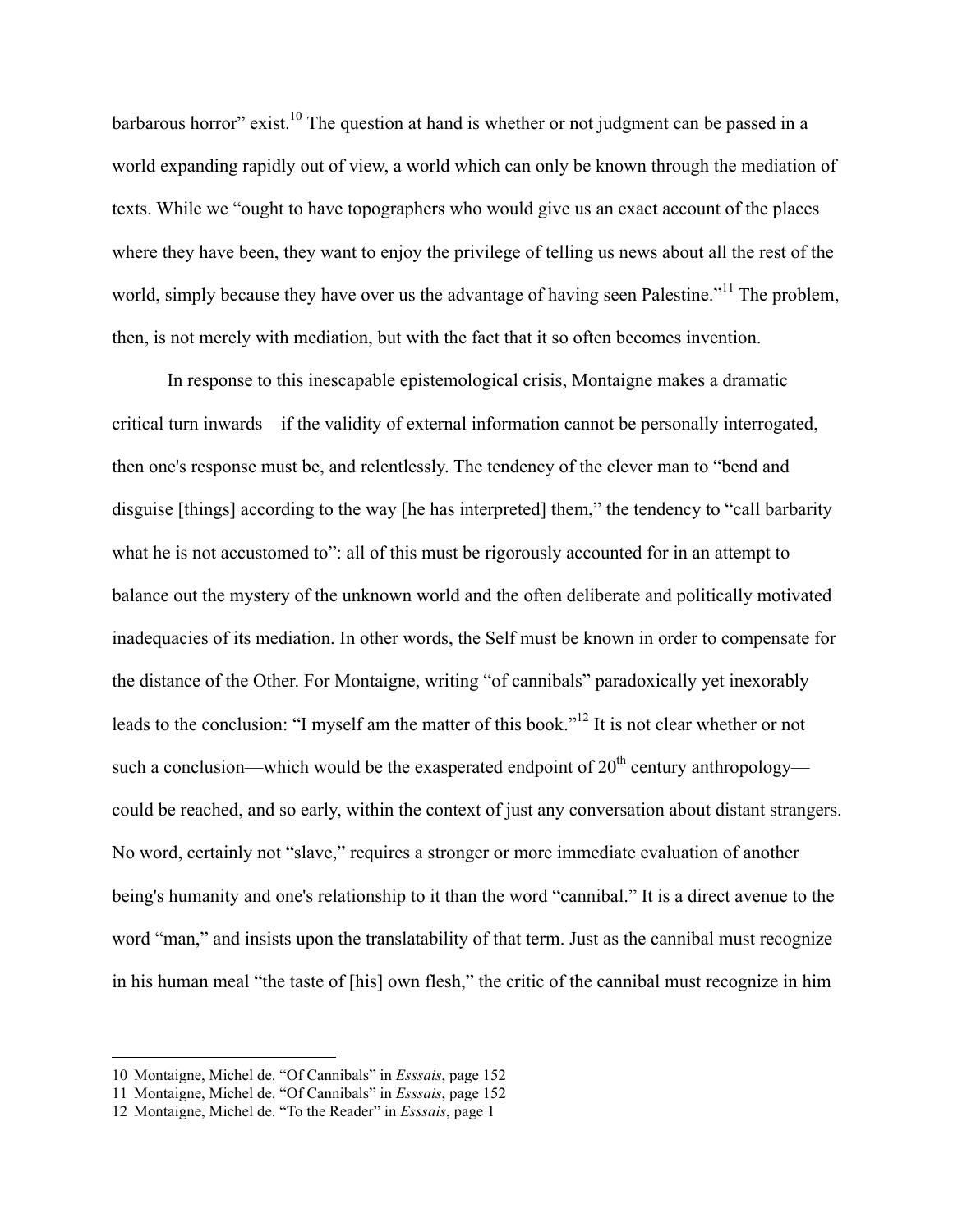the taste of his own barbarity.<sup>13</sup>

By the time Joseph Conrad writes *Heart of Darkness*, the word "cannibal" is almost an invitation to discuss European barbarity, an invitation which he accepts. It is possible to think of his masterpiece as a parallel work to Montaigne's, on the opposite end of colonial history. Both anticipate great sea changes in Western thinking—Montaigne prefigures the Cartesian revolution, and Conrad prefigures modernism. Both articulate the encounter with the Other as a personal crisis of consciousness and, to a certain degree, conscience. The crucial difference between the two that requires scrutiny is the nature of this "encounter." Centuries have passed, and despite the striking persistence of certain anxieties, one must also admit and evaluate certain changes. The *karibna*, and almost all of their fellow natives in North America and the Caribbean, have been exterminated. At least 12 million Africans have been transported to the Americas as slaves; this trade has been abolished and the slaves have been emancipated. The British empire has come to rule almost a quarter of the earth's population.<sup>14</sup> The most significant change is that many more people have come into direct contact with one another and many more people exist as a result of that contact. Rather than simply reading the journals of Columbus and Cortés, Conrad has the opportunity to travel "the many blank spaces on earth," which turn out, of course, not to be so blank.<sup>15</sup> Conrad's encounter with the Congo and its people on his 1889 steamboat voyage is real, and not, at first glance, mediated in the way of Montaigne's contact with America. Genre is interesting here, since Conrad makes fiction of his direct experiences, while Montaigne makes nonfiction of rumor and imagining.

We must account for the persistence of rumor and imagining in a text like Conrad's, which functions as a sort of colonial exposé even as it pushes against the constraints and fallacies

 <sup>13</sup> Montaigne, Michel de. "Of Cannibals" in *Esssais*, page <sup>158</sup>

<sup>14</sup> http://en.wikipedia.org/wiki/British\_empire

<sup>15</sup> Conrad, Joseph. *Heart of Darkness,* page 9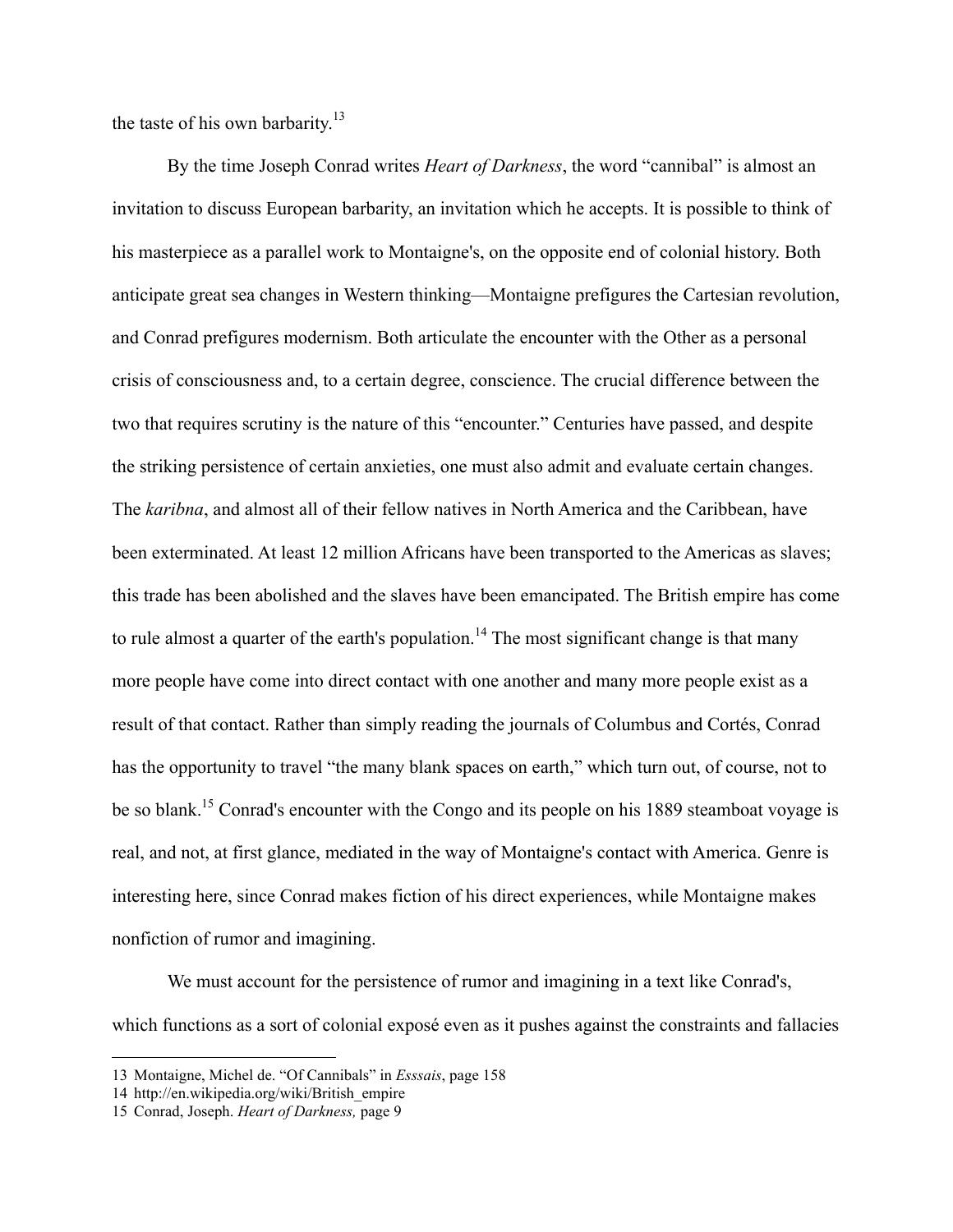of realism. Specifically, we must account for the persistence of the accusation of cannibalism despite close contact with the maneaters in question, and zero evidence of their maneating:

We had enlisted some of these chaps on the way for a crew. Fine fellows cannibals—in their place. They were men one could work with, and I am grateful to them. And, after all, they did not eat each other before my face: they had brought along a provision of hippo-meat, which went rotten, and made the mystery of the wilderness stink in my nostrils. $16$ 

Marlow never explains why he believes his crew members are cannibals, though he rarely refers to them as anything else. At his own admission, nothing occurs before his eyes, though his vision is no doubt clouded by years of accumulated representations. To paint a picture: at the turn of the 16<sup>th</sup> century, Valentin Fernandes asserts that the inhabitants of Sierra Leone "cut pieces of [their enemies] and dry and smoke them and cook them with rice and eat it."<sup>17</sup> And just a generation before Conrad's, as recently as 1878, Henry Morton Stanley writes that "evidences of cannibalism were numerous in the human and 'soko' skulls that grinned on many poles, and the bones that were freely scattered in the neighbourhood, near the village garbage heaps and the river banks, where one might suppose hungry canoe-men to have enjoyed a cold collation on an ancient matron's arm."18 Between these two snapshots of savagery proliferate thousands more.

When texts have served so long as surrogates for experience, they do not readily abdicate their authority, but instead direct the eye to read the landscape for what they have described. The effect is that rather than looking for the landscape in the map, for the real place in the representation, one first looks for the representation in the real place. Marlow can hardly contain

 <sup>16</sup> Conrad, Joseph. *Heart of Darkness,* page <sup>42</sup>

<sup>17</sup> Shaw, Rosalind. "Cannibal transformations: Sierra Leone" in *Magical Interpretations, Material Realities: Modernity, Witchcraft, and the Occult in Postcolonial Africa*, page 51

<sup>18</sup> Stanley, Henry Mortan. *Through the Dark Continent: Or, The Sources of the Nile Around the Great Lakes of Equatorial Africa,* page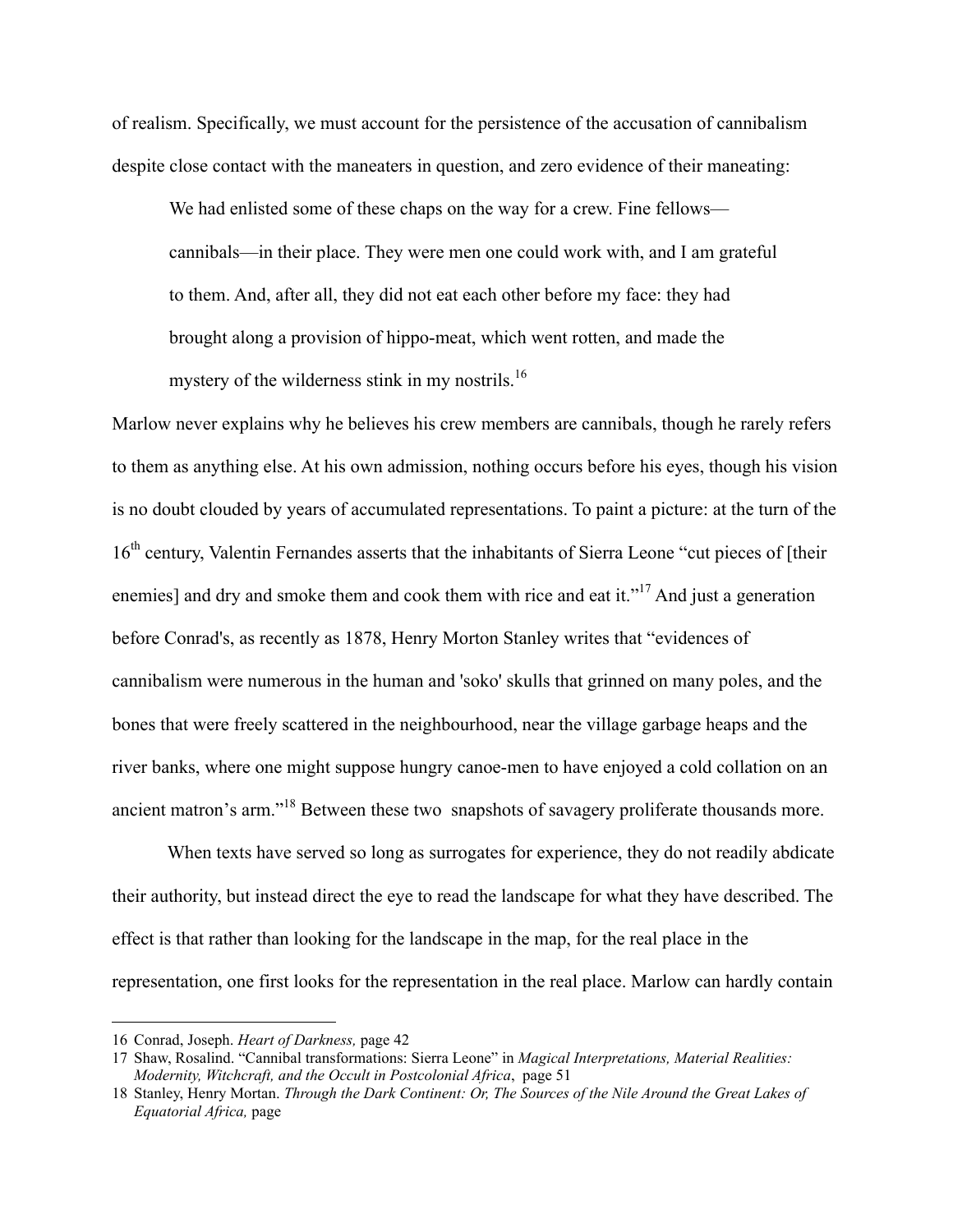his delight upon finding an ancient navigation book full of "illustrative diagrams" in a recently abandoned hut. He enjoys "a delicious sensation of having come upon something unmistakably real" in the "dream" of the jungle—again, the promise of explaining how to navigate the landscape overwhelms and replaces the practice of doing so.<sup>19</sup> Despite the book's "honest" concern for the right way of going about things"—the right way of seeing things—it does not help Marlow in any measure; instead, it causes him to "forget the jungles and the pilgrims" and deafens him to the "worrying noise" that is really only the manager and pilgrims calling his name $^{20}$ 

But the book itself and "the notes pencilled in the margin... written in cipher" and "plainly referring to the text"<sup>21</sup> warn against using it as a guide. They indicate, firstly, the inadequacy of the original manual—its failure as a representation. They also seem to indicate the belief that the problem of coherence between representation and reality might be solved by revising the manual. But this new version cannot be of any more use than the original, whatever its content, since its revisions are written in code—an "extravagant mystery," as Marlow puts it. By writing inscrutably, the absent editor clearly means to guard against the eyes of others. But if these notes are meant only for him—can only ever *mean* for him—then why write them down at all? Why insist upon their presence in the main body of the book? Though he might desire to, the author cannot both speak in code, in the revisionary language of his specific encounter with the world, and partake of the discourse which promises to provide transferable truths, guidance, and rules. He must relinquish that authority, and he seems to—the

evidence is in the book's abandonment. Though Marlow pockets the book as he leaves, it is with

 <sup>19</sup> Conrad, Joseph. *Heart of Darkness,* page <sup>46</sup>

<sup>20</sup> Conrad, Joseph. *Heart of Darkness,* pages 46-47

<sup>21</sup> Conrad, Joseph. *Heart of Darkness,* page 46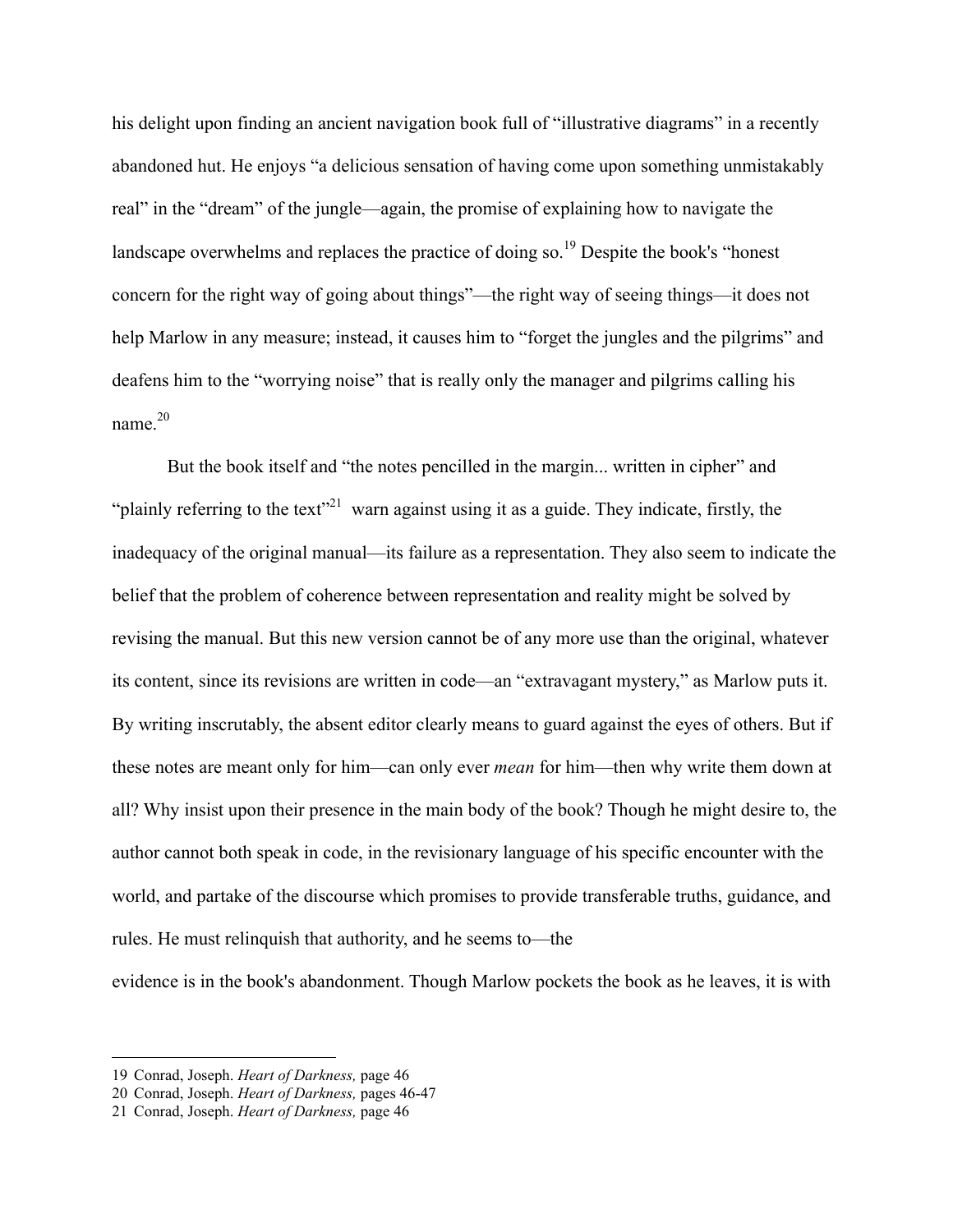a revelation of its absurdity "in this nowhere."<sup>22</sup> This encounter presages his own gradual abandonment of the forms and figures of the colonial discourse. One of these figures is the cannibal, as much a part of the representational canon as the navigation book. It is the figure of the cannibal, and the refusal of "real" cannibals to adhere to it, that inspires one of Marlow's most memorable revelations. A heavy fog, from which no map can deliver him, descends on the river, and he turns his eyes towards his companions:

I looked at them with a swift quickening of interest—not because it occurred to me I might be eaten by them before very long, though I own to you that just then I perceived—and I hoped, yes, I positively hoped, that my aspect was not so what shall I say?—so—unappetizing : a touch of fantastic vanity which fitted well with the dream-sensation that pervaded all my days at that time. Perhaps I had a little fever, too. One can't live with one's finger everlastingly on one's pulse. I had often 'a little fever,' or a little touch of other things—the playful paw-strokes of the wilderness, the preliminary trifling before the more serious onslaught which came in due course. Yes; I looked at them as you would on any human being, with a curiosity of their impulses, motives, capacities, weaknesses, when brought to the test of an inexorable physical necessity. Restraint! What possible restraint? Was it superstition, disgust, patience, fear—or some kind of primitive honour? No fear can stand up to hunger... And these chaps, too, had no earthly reason for any kind of scruple. Restraint! I would just as soon have expected restraint from a hyena prowling among the corpses of a battlefield. But there was the fact facing me—the fact dazzling, to be seen, like the foam on the depths of the sea, like a ripple on an unfathomable enigma, a mystery greater—

<sup>22</sup> Conrad, Joseph. *Heart of Darkness,* page 47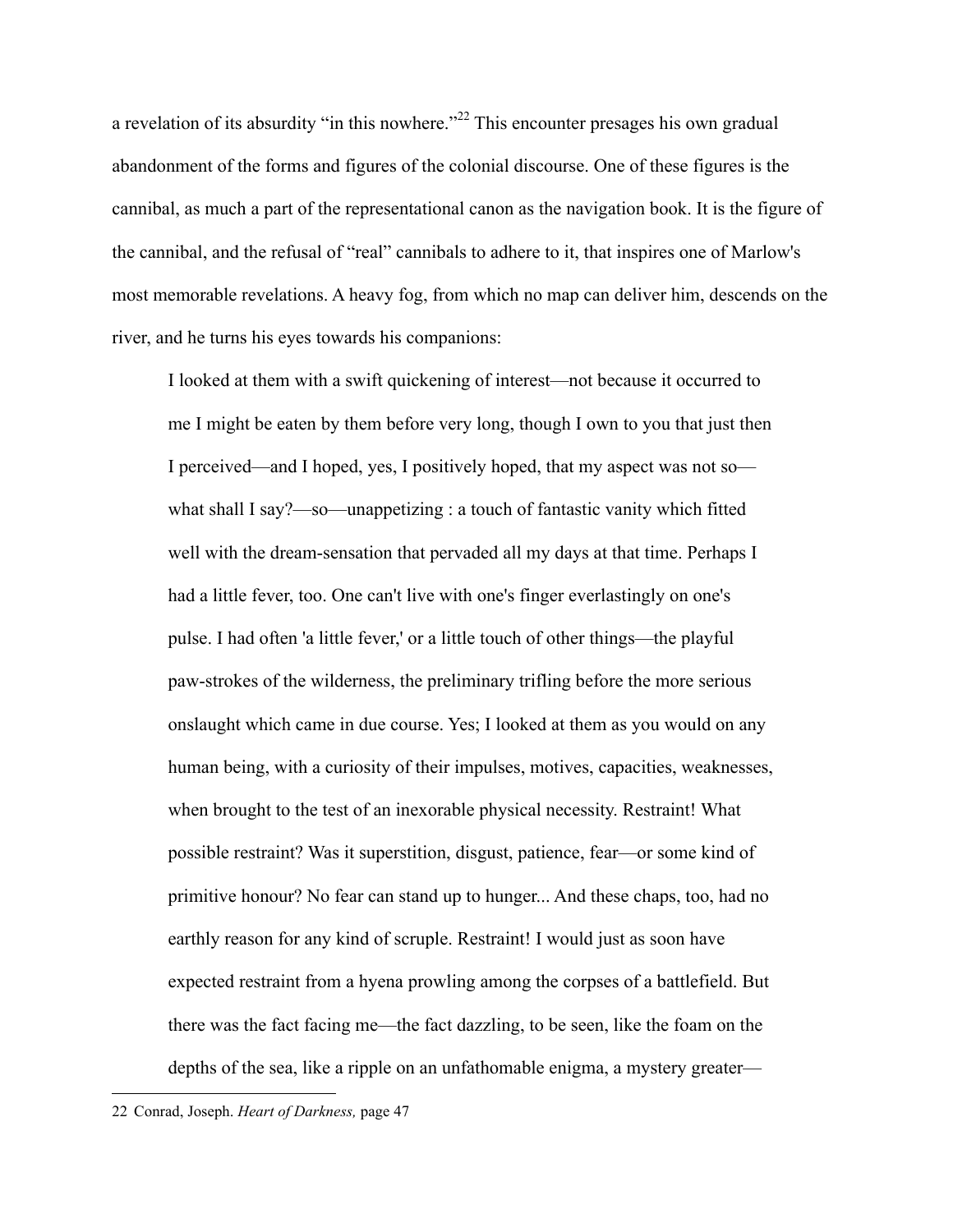when I thought of it—than the curious, inexplicable note of desperate grief in this savage clamour that had swept by us on the river-bank, behind the blind whiteness of the fog. $^{23}$ 

Marlow expects to be eaten, and is not. The stories which have led him to believe he would be have failed to predict or describe this other possibility, and their failure brings Marlow fully into the lived moment—he experiences "a swift quickening of interest" in the specificity of his circumstances. He feels his aliveness, his "quick," rise in relation to others. He feels a fresh curiosity absent from his prior assessment of them, "fine fellows—cannibals—in their place." "In their place," in the place of discourse, they act according to something like natural laws. But in *their* place, when Marlow relinquishes his efforts to mentally possess it, they act as humans do—inscrutably.

The fact that they do not eat him does not prove that they are civilized; the notion of civilization has become superfluous to humanity at this moment. Marlow does not know what it proves—their "superstition, disgust, patience, fear?"; perhaps it even proves that they never intended to eat him at all and that they are not cannibals. Their subjectivity appears to him in code in the same way that the absent editor's does and in the same way that his does to others: "Do you see him? Do you see the story? Do you see anything? It seems to me I am trying to tell you a dream—making a vain attempt...".<sup>24</sup> It is this mutual unknowability where "impulses, motives," and minds are concerned that paradoxically fosters a sense of kinship. Since Marlow already suffers so much in trying to communicate, and the structure of his relationship with his crew members hardly permits it, his desire to exchange and understand finds ecstatic outlet in the admission that he "hoped, yes, positively hoped, that [his] aspect was not so—what shall I

<sup>23</sup> Conrad, Joseph. *Heart of Darkness,* page 50-52

<sup>24</sup> Conrad, Joseph. *Heart of Darkness,* page 32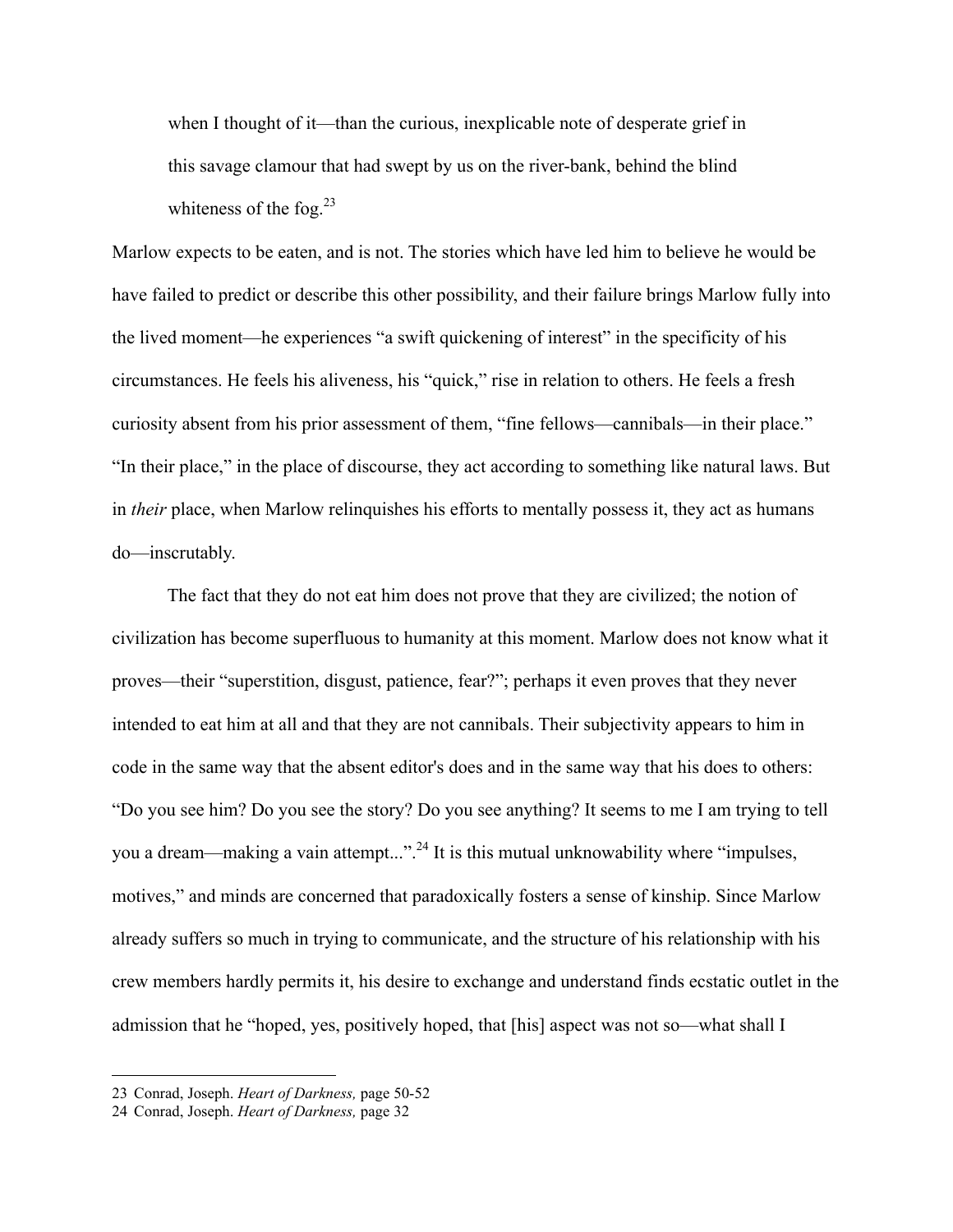say?—so—unappetizing." Against the differentiating efforts of the mind push the conciliatory desires of the body. Cannibalism—even just its contemplation—promises a shortcut through centuries of accumulated representations which code and lock the mind. In an exchange of terms that the subject of cannibalism always invites, "the flesh is willing, but the spirit is weak."<sup>25</sup>

*4*

## *We killed the cook, who said he would cook us.<sup>26</sup>*

If accusing the Other of cannibalism serves two purposes in discourse—to cast a feared or politically problematic similarity as a deliberate perversion, or to, through this device, stage a critique of Western objectivity and absolutism, then it would seem to hold little power for the colonized. And yet, a little reading reveals that the fear that Africans express of European cannibals is almost as pervasive as the reciprocal, though perhaps even more persistent; according to contemporary anthropologist Rosalind Shaw, "the conviction that slaves carried away in the Atlantic trade were eaten by Europeans persists in Sierra Leone to this day."<sup>27</sup> These stories of white cannibals begin early, focusing on:

unsettled Europeans who carried captives away in ships, and those who received them at distant destinations... Here were foreigners and vessels whose transatlantic passage reconfigured the boundary of the ocean as a space of deadly transformation, materializing the chilling convertability of human bodies, money, and foreign commodities as they moved back and forth across the water... the opaqueness of the exchanges that these ships mediated across the ocean, moreover, was objectified in the opaqueness of their own hulls, inside which the

<sup>25</sup> Matthew, 26:41, *The King James Bible*

<sup>26</sup> Alexander, Elizabeth. "Translator"

<sup>27</sup> Shaw, Rosalind. "Cannibal transformations: Sierra Leone" in *Magical Interpretations, Material Realities: Modernity, Witchcraft, and the Occult in Postcolonial Africa*, page 55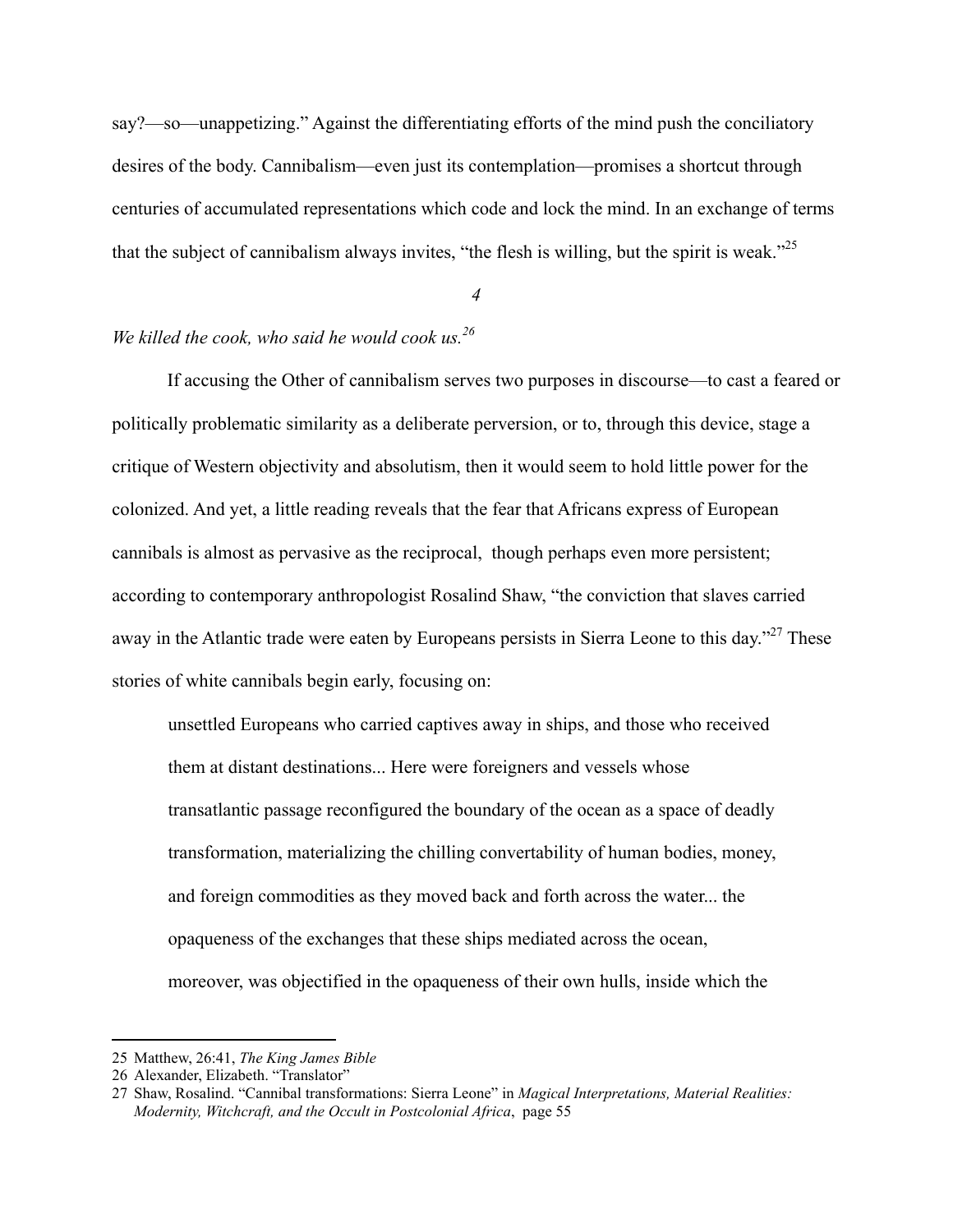experience of the Middle Passage was hardly less nightmarish than the imagined scenario of African bodies being broken down into food.<sup>28</sup>

Does the native—specifically African—fear that the Europeans will cannibalize him share any psychological features with the European fear, or, since it is not related to an agenda of oppression, is it simply the logical extension of other well-founded fears for his physical wellbeing? The fact that it does not appear in the literature of the middle passage among a cluster of other fears, but is instead always emphasized as a particular and ultimate fear, suggests its larger scope. Is the expression of the fear, as in Equiano's narrative, simply a rhetorical device designed to turn the European accusation back at them so they might consider their own barbarity? If it serves this function, and it would not be surprising given the abolitionist ambitions of such texts, then we still might examine the extent to which this mimicry—if it is mimicry, which remains highly questionable—goes as deep as the repetition of the European anxieties about sameness.

The language of such passages suggests that it does: "I asked them if we were not to be eaten by those white men with horrible looks, red faces, and long hair?"<sup>29</sup> When Equiano asks this question, he has already endured the horrors of kidnapping, separation from his family, and some of the physical hardships of slavery in Africa, so the question of what is to become of his body has already been asked and answered, almost from the moment of his capture—it is to be owned, it is to be violated, it is to be used. Somehow, the sight of the "sea, and a slave-ship, which was then riding at anchor, and waiting for its cargo filled [him] with astonishment, which was soon converted into a terror, which [he is] yet at a loss to describe."<sup>30</sup> This vision, which obviously does not explicitly raise the threat of cannibalism any more than the Congo River

<sup>28</sup> Shaw, Rosalind. "Cannibal transformations: Sierra Leone" in *Magical Interpretations, Material Realities: Modernity, Witchcraft, and the Occult in Postcolonial Africa*, page 54

<sup>29</sup> Equiano, Olaudah. *The Interesting Narrative and Other Writings,* page 55

<sup>30</sup> Equiano, Olauduh. *The Interesting Narrative and Other Writings*, page 55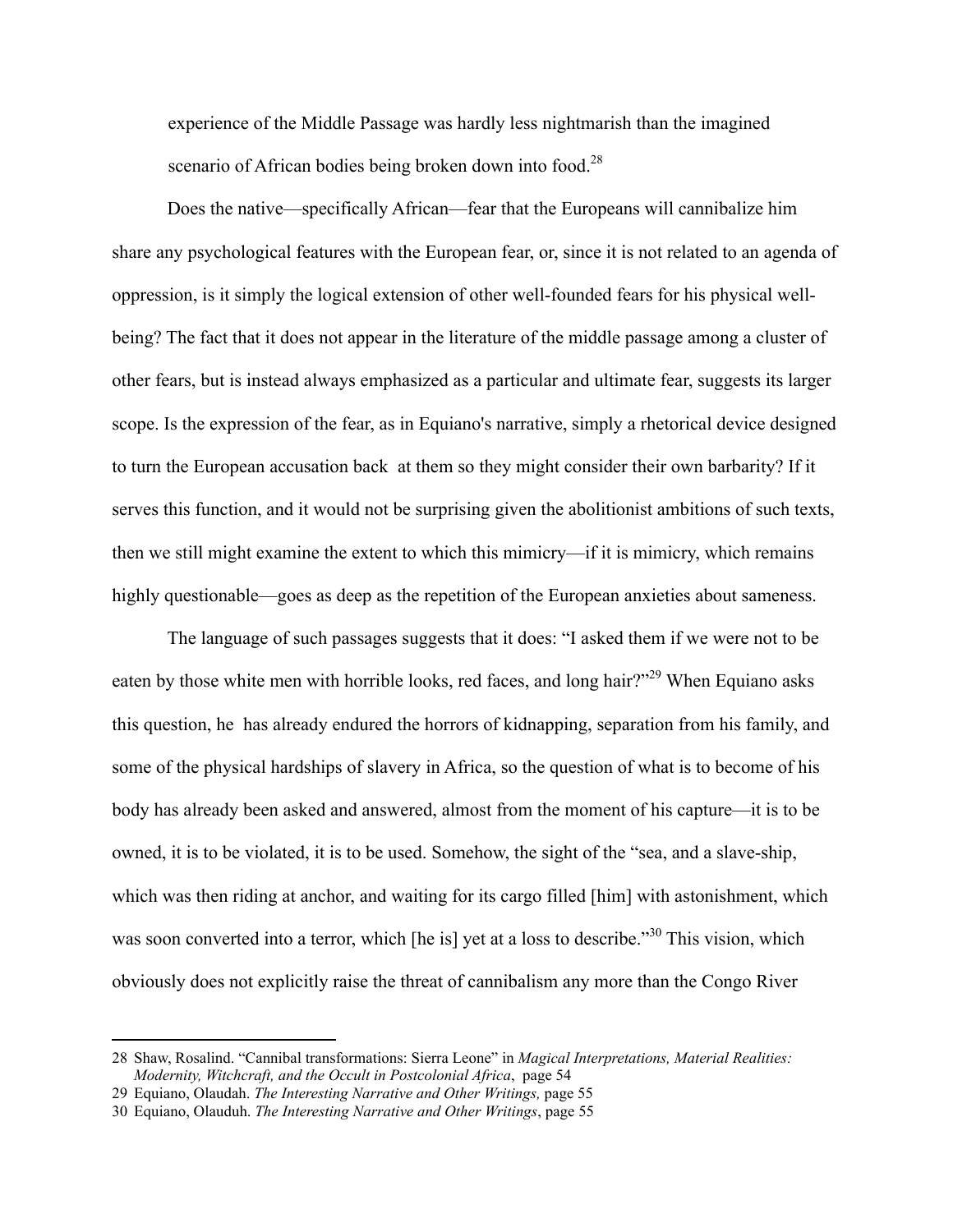does, nonetheless marks a psychic shift that results, according to Equiano, in a powerful intuition that the Europeans will consume him: "their complexions too differing so much from ours, their long hair, and the language they spoke which was very different from any I had ever heard, united to confirm me in this belief."<sup>31</sup> It is a vision of the scale and organization of Atlantic slavery. The great port represents a system in which Equiano himself, and his fellow Africans, are the missing components—they are its fuel, and the bellies of the ships will swallow them.

Equiano is not afraid of being killed so much as he is afraid of his body becoming part of this other body that is frightening not only for its foreignness, but also because it is so obviously "horrible"—the agent of horror. Equiano's question, phrased differently, is "if I am swallowed by this system, will I become like it?" The question even casts a small shadow backwards, so that we hear, as an echo, one of the few details of free African life that Equiano shares: "Some of our [animal] offerings are eaten with bitter herbs. We had a saying among us to any one of a cross temper, 'that if they were to be eaten, they should be eaten with bitter herbs." $32$ 

Similar concerns surface in the history of the *Amistad*. Every narration it undergoes emphasizes what Cinque and his shipmates cite as the ultimate impetus for rebellion: the threat that the mulatto cook would cook them. The pointed detail of the cook's mixed race acquires importance here. Poetically, the threat seems most potent from a man like him, who is evidence of the truth of Equiano's fears. The cook has been cooked and cannibalized, or rather, assimilated to the project of the middle passage thoroughly enough that he, too, threatens to cannibalize. Elizabeth Alexander picks up on this danger, which is again the danger of sameness, in the sonority of her poetry: *we killed the cook, who said he would cook us*. The hard cracks of "cook" and "kill" threaten to overwhelm the line, so that it almost flattens out into a meaningless

<sup>31</sup> Equiano, Olauduh. *The Interesting Narrative and Other Writings*, page 55

<sup>32</sup> Equiano, Olauduh. *The Interesting Narrative and Other Writings*, page 41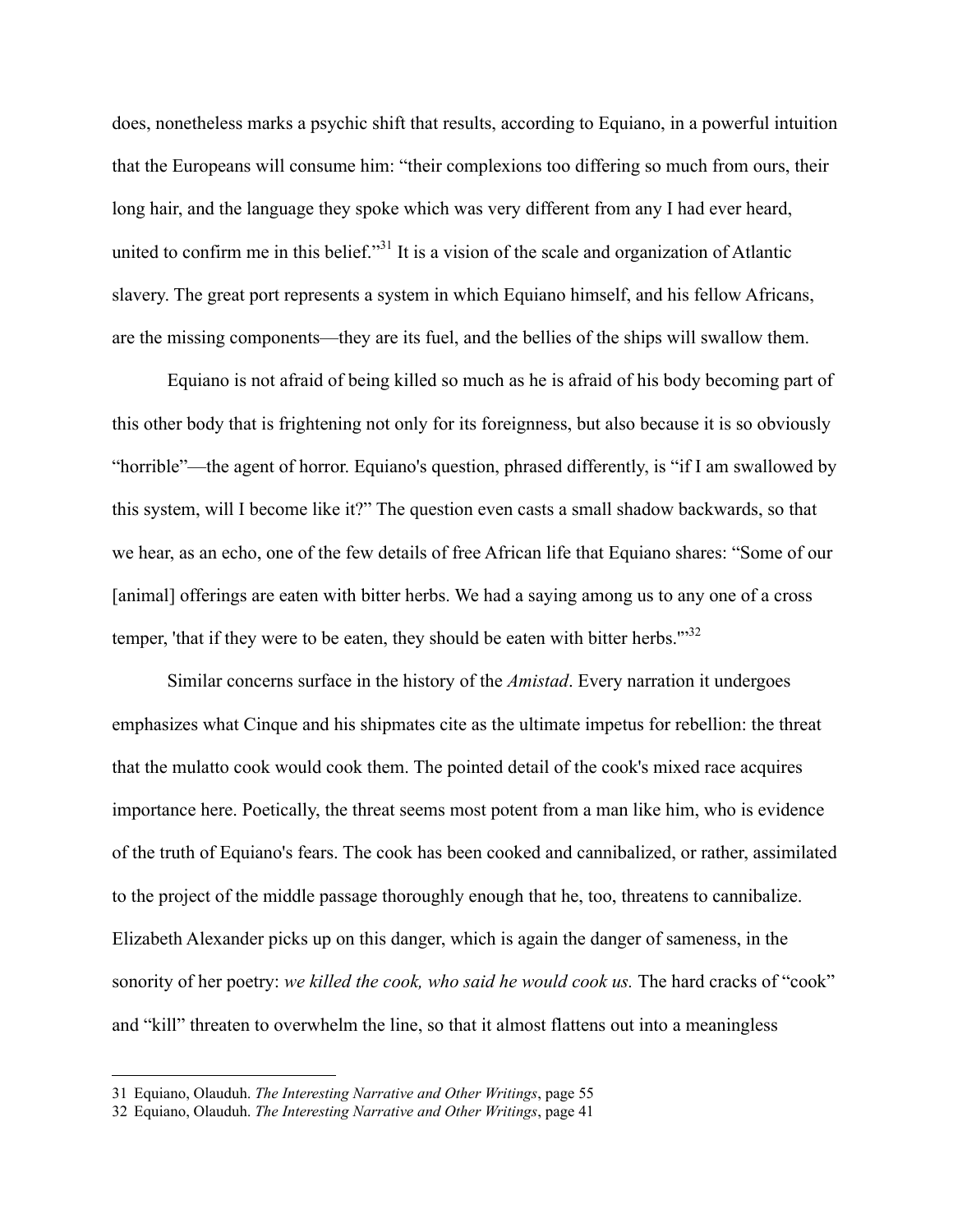cacophony, k-c-k-c-k. And yet, the language maintains a delicate hold on syntax and sanity. Cinque and his companions are able, somehow, to channel the violence of the slave ship into its unmaking without entirely unmaking themselves in the process. Something remains to be translated, to be communicated, the possibility of communion remains—

*5*

*I confront him and shout, "Sir, is Shabine! They say I'se your grandson. You remember Grandma, your black cook, at all?" The bitch hawk and spat. A spit like that worth any number of words. But that's all them bastards have left us: words.*<sup>33</sup>

We return to the Caribbean, to the *karibna*, to the cannibal-come-Caliban. Millions have been swallowed and have emerged as English-speaking, Spanish-speaking, French-speaking *chabines.* It is not through cannibalism that the dreaded commingling has occurred, but through its closest cousin, its bedfellow—miscegenation. The real cannibalism has occurred on the level of language, which is where it began and how it was transmitted. The two are not entirely disentangled; the name the poet calls himself is the name he has swallowed from the colonizer and the name he spits back at him as evidence of his complicity, sexual and spiritual. Though language emerges as a system of differences, enforcing and naturalizing boundaries the body cannot feel on its own, it must travel and translate in order to do so, admitting its infinite affinity as it rhymes its way around the world, colonial and post. No matter how Shabine's grandfather spits, he cannot rid himself of what his "black cook" has fed him, any more than Walcott can take his tongue out of his cheek in saying that words are "all these bastards have left us." No, something sticks in the throat

*and the word was made flesh.*<sup>34</sup>

<sup>33</sup> Walcott, Derek. "The Schooner Flight," in *Selected Poems,* page 129

<sup>34</sup> John, 1:14, *The King James Bible*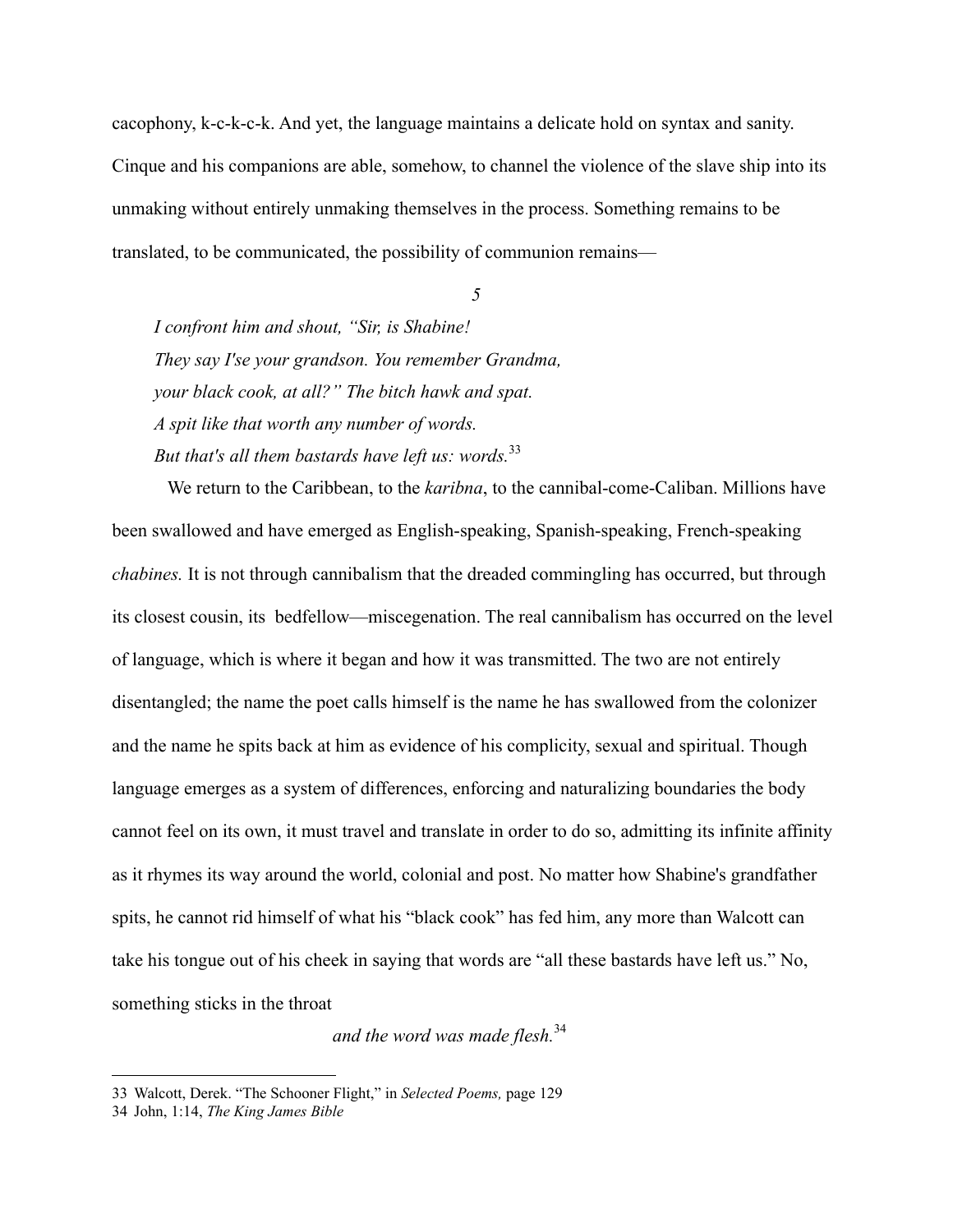## **Bibliography**

- "British Empire." *Wikipedia: The Free Encyclopedia*. http://en.wikipedia.org/wiki/British\_empire
- "Cannibal." *Oxford English Dictionary Online*. http://dictionary.oed.com/cgi/entry/50032492?query\_type=word&queryword=cannibal&fir st=1&max\_to\_show=10&sort\_type=alpha&result\_place=1&search\_id=bQcI-iawKAU-2724&hilite=50032492
- Alexander, Elizabeth. "Translator." *American Sublime*. Minneapolis: Graywolf, 2005.
- Arens, William. *The Man-Eating Myth: Anthropology and Anthropophagy.* New York: Oxford UP, 1980.
- Bell, Rachael. "Cannibalism: The Ancient Taboo in Modern Times." TruTV website. http://www.trutv.com/library/crime/criminal\_mind/psychology/cannibalism/2.html
- Clark, Stuart. "Magic and Witchcraft." *Finding Europe: Discourses in Margins, Communities, Images.* Ed. Anthony Molho, Diogo Ramada Curto, and Niki Koniordos. New York: Berghahn, 2007.
- Conrad, Joseph. *Heart of Darkness. 1902.* Mineola*:* Dover, 1990.
- Equiano, Olaudah. *The Interesting Narrative and Other Writings.* 1789. New York: Penguin, 2003.
- Márquez, Gabriel García. Nobel Lecture. "The Solitude of Latin America." 8 December, 1982, http://nobelprize.org/nobel\_prizes/literature/laureates/1982/marquez-lecture.html
- Menocal, María Rosa. *The Ornament of the World: How Muslims, Jews and Christians Created a Culture of Tolerance in Medieval Spain.* San Francisco: Back Bay, 2003.
- Montaigne, Michel de. "Of Cannibals" and "To The Reader." The Complete Essays. New York: Penguin, 1993.
- Shaw, Rosalind. "Cannibal transformations: Sierra Leone." *Magical Interpretations, Material Realities: Modernity, Witchcraft, and the Occult in Postcolonial Africa*. Ed. Henrietta L. Moore & Todd Sanders. New York: Routledge, 2002.
- Stanley, Henry Mortan. *Through the Dark Continent: Or, The Sources of the Nile Around the Great Lakes of Equatorial Africa.* 1878. Boston: Adamant Media, 2000.

*The King James Bible.* http://www.bartleby.com/108/